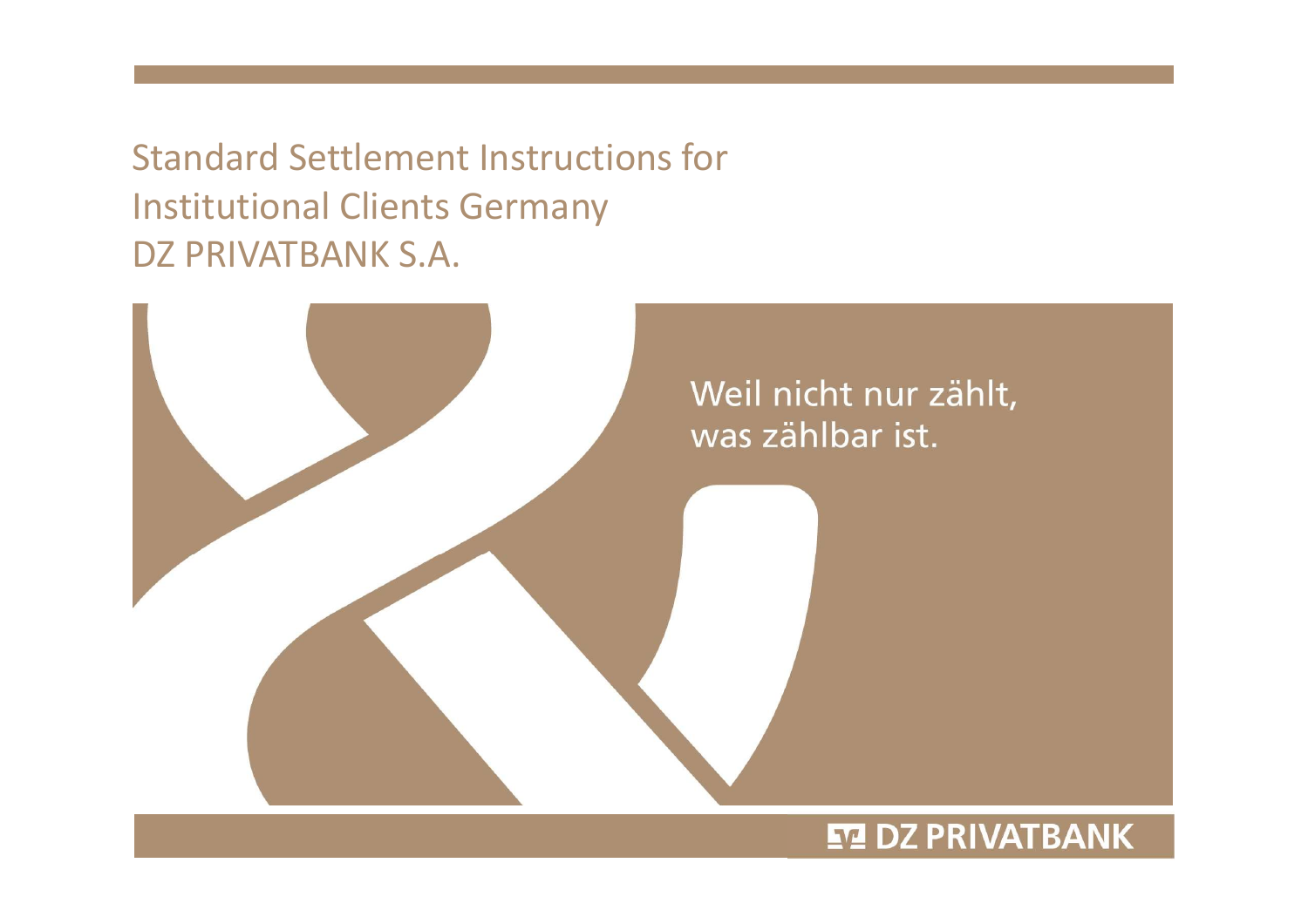| $\overline{2}$<br>DZ PRIVATBANK S.A.<br>15.06.2022 |                                                                                                                        |                                                  |                                      |                                                                         |                                             |                                                             |
|----------------------------------------------------|------------------------------------------------------------------------------------------------------------------------|--------------------------------------------------|--------------------------------------|-------------------------------------------------------------------------|---------------------------------------------|-------------------------------------------------------------|
| <b>Country</b>                                     | <b>Place of Settlement</b>                                                                                             | <b>Custodian</b>                                 | <b>Agent BIC-CODE</b><br>(REAG/DEAG) | <b>Beneficiary</b><br><b>Account-Number</b>                             | <b>Beneficiary BIC/</b><br><b>BUYR/SELL</b> | <b>Additional</b><br><b>Information</b>                     |
| Argentina                                          | CEDELULLXXX                                                                                                            | <b>Clearstream Banking</b><br>S.A. Luxembourg    | <b>CEDELULLXXX</b>                   | 24402                                                                   | <b>GENOLULLXXX</b>                          | Equivalent ECLR 33185<br>Settlement in USD<br>currency only |
| Australia                                          | CAETAU21XXX<br>equities                                                                                                | <b>BNP Paribas Securities</b><br>Services Sydney | PARBAU2SXXX                          | 2013840003                                                              | <b>GENOLULLXXX</b>                          | CHESS PID 01892<br><b>Austraclear BPSS20</b>                |
|                                                    | <b>CEDELULLXXX</b><br><b>bonds</b>                                                                                     | <b>Clearstream Banking</b><br>S.A. Luxembourg    | <b>CEDELULLXXX</b>                   | 24402                                                                   | 33185                                       | <b>Equivalent ECLR</b>                                      |
| Austria                                            | <b>OCSDATWWXXX</b>                                                                                                     | Raiffeisenbank<br>International AG Wien          | <b>RZBAATWWXXX</b>                   | 5-60.036.555                                                            | <b>GENOLULLXXX</b>                          | OCSD 227200                                                 |
| Belgium                                            | <b>MGTCBEBEECL</b><br>internal settlement<br><b>CIKBBEBBXXX</b><br>equities & corp. bonds<br>NBBEBEBB216<br>gov. Bonds | Euroclear Bank SA/NV<br><b>Brussels</b>          | <b>MGTCBEBEECL</b>                   | 79344                                                                   | <b>GENOLULLXXX</b>                          |                                                             |
| <b>Brazil</b>                                      | SSCSBRR1XXX<br>bonds                                                                                                   | <b>Banco BNP Paribas</b>                         | <b>BNPABRSPB2S</b>                   | separate Accounts in<br>the name of beneficial<br>owner, please contact | <b>GENOLULLXXX</b>                          |                                                             |
|                                                    | <b>CLCBBRRJXXX</b><br>equities                                                                                         | Brasil S.A.                                      |                                      | DZ PRIVATBANK S.A.<br>Settlement<br>Department                          |                                             |                                                             |
| <b>Bulgaria</b>                                    | CEDELULLXXX                                                                                                            | Clearstream Banking<br>S.A. Luxembourg           | CEDELULLXXX                          | 24402                                                                   | <b>GENOLULLXXX</b>                          | Equivalent ECLR 33185                                       |
|                                                    | <b>BNBGBGSFXXX</b>                                                                                                     | <b>Bulgarian National</b><br><b>Bank</b>         | <b>BPBIBGSFSEC</b>                   | CBL300886                                                               | CEDELULLXXX<br>ifo account 24402            |                                                             |
|                                                    |                                                                                                                        |                                                  |                                      | V                                                                       |                                             | PRIVATBANK                                                  |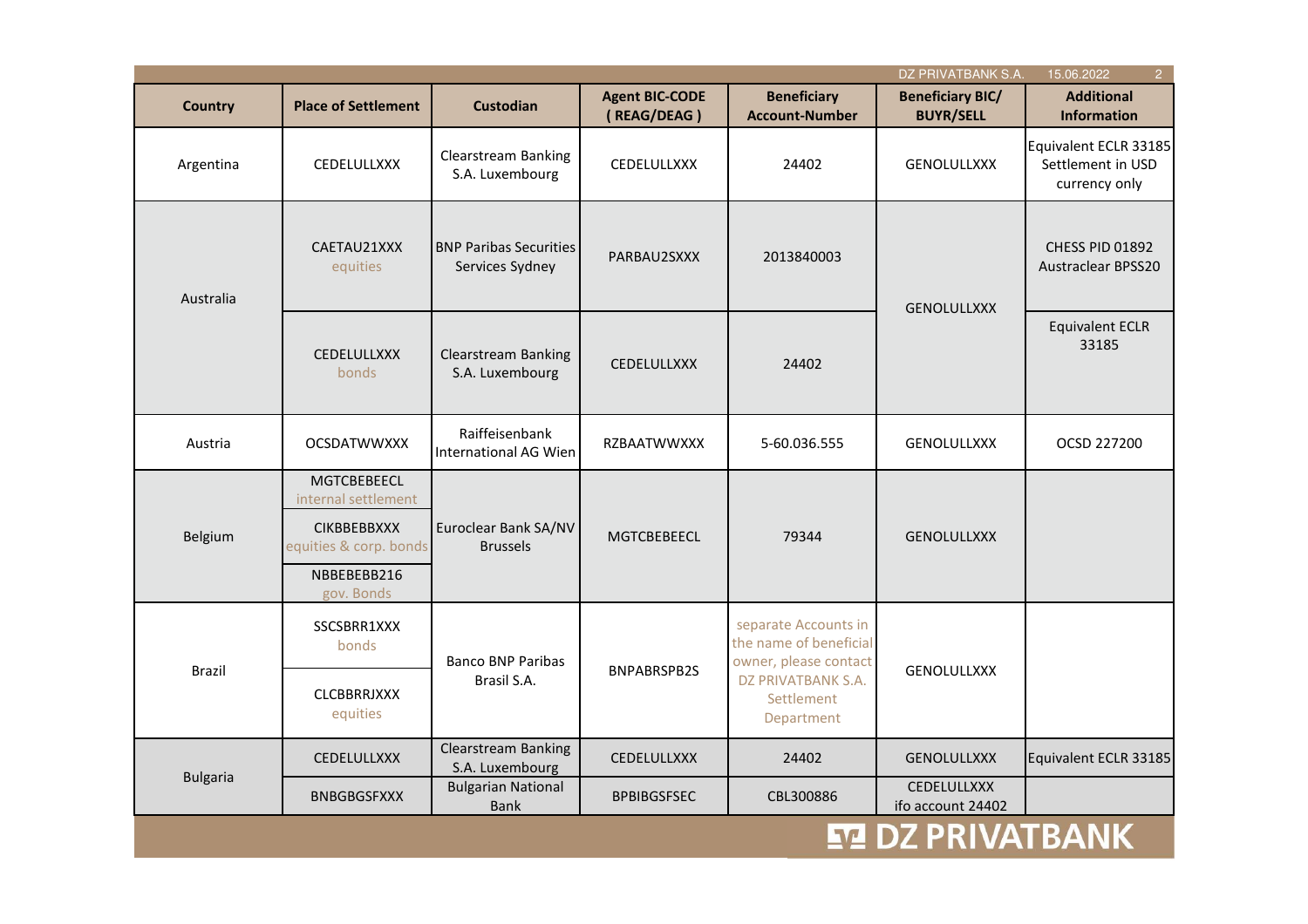| <b>Country</b>                                     | <b>Place of Settlement</b>                                                                                           | <b>Custodian</b>                                                 | <b>Agent BIC-CODE</b><br>(REAG/DEAG) | <b>Beneficiary</b><br><b>Account-Number</b>                                                  | <b>Beneficiary BIC/</b><br><b>BUYR/SELL</b> | <b>Additional</b><br><b>Information</b>                                                              |
|----------------------------------------------------|----------------------------------------------------------------------------------------------------------------------|------------------------------------------------------------------|--------------------------------------|----------------------------------------------------------------------------------------------|---------------------------------------------|------------------------------------------------------------------------------------------------------|
| Canada                                             | <b>CDSLCATTXXX</b>                                                                                                   | Citibank Canada                                                  | <b>CITICATTXXX</b>                   | 6019161004                                                                                   | <b>GENOLULLXXX</b>                          | <b>CUID CITC</b>                                                                                     |
| Czech Republic                                     | <b>UNIYCZPPXXX</b><br>gov. & corporate bonds<br>& equities<br>CNBACZPP<br>short term dept                            | Ceskoslovenska<br>Obchodni Banka AS<br>Prague                    | <b>CEKOCZPPXXX</b>                   | 50188                                                                                        | <b>GENOLULLXXX</b>                          |                                                                                                      |
| <b>Denmark</b>                                     | <b>VPDKDKKKXXX</b>                                                                                                   | Skandinaviska Enskilda<br>Banken AB (publ),<br>Copenhagen Branch | <b>ESSEDKKKXXX</b>                   | 05295293464                                                                                  | <b>GENOLULLXXX</b>                          |                                                                                                      |
| Estonia                                            | <b>CEDELULLXXX</b>                                                                                                   | <b>Clearstream Banking</b><br>S.A. Luxembourg                    | CEDELULLXXX                          | 24402                                                                                        | <b>GENOLULLXXX</b>                          | Equivalent ECLR 33185                                                                                |
| Finland                                            | <b>APKEFIHHXXX</b>                                                                                                   | Skandinaviska Enskilda<br>Banken AB (publ),<br>Helsinki Branch   | <b>ESSEFIHXXXX</b>                   | 10-100 352 678                                                                               | <b>GENOLULLXXX</b>                          |                                                                                                      |
| France                                             | MGTCBEBEECL<br>internal settlement<br><b>SICVFRPPXXX</b>                                                             | Euroclear Bank SA/NV<br><b>Brussels</b>                          | <b>MGTCBEBEECL</b>                   | 79346                                                                                        | <b>GENOLULLXXX</b>                          |                                                                                                      |
| Germany                                            | <b>DAKVDEFFXXX</b>                                                                                                   | <b>DWP BANK</b><br>Frankfurt/Main                                | <b>DWPBDEFFDZB</b>                   | 1445200011                                                                                   | <b>GENOLULLXXX</b>                          | SAC: DAKV7268000<br>Euroclear Link Acc:<br>57115<br>Clearstream Lux Link<br>Acc: 45046<br>CBFi 51214 |
|                                                    | <b>CEDELULLXXX</b><br>bonds                                                                                          | <b>Clearstream Banking</b><br>S.A. Luxembourg                    | <b>CEDELULLXXX</b>                   | 24402                                                                                        |                                             | Equivalent ECLR 33185                                                                                |
| Greece<br><b>New SSI starting</b><br>TD 24.06.2022 | <b>Starting TD 24.06.2022</b><br>corporate bonds :<br><b>HCSDGRAAXXX</b><br>government bonds :<br><b>BNGRGRAASSS</b> | <b>BNP Paribas Sec. Serv.</b><br>Athen                           | <b>PARBGRAXXXX</b>                   | 59037                                                                                        | <b>GENOLULLXXX</b>                          |                                                                                                      |
|                                                    | <b>HCSDGRAAXXX</b><br>equities                                                                                       | Citibank Europe plc<br>(Luxembourg branch)                       | <b>CITIGRAAXXX</b>                   | separate Accounts in<br>the name of beneficial                                               | <b>CITILULXGFL</b>                          |                                                                                                      |
|                                                    | <b>Starting TD 24.06.2022</b><br><b>HCSDGRAAXXX</b><br>equities                                                      | <b>BNP Paribas Sec. Serv.</b><br>Athen                           | <b>PARBGRAXXXX</b>                   | owner, please contact<br><b>DZ PRIVATBANK S.A.</b><br><b>Settlement</b><br><b>Department</b> | <b>GENOLULLXXX</b>                          |                                                                                                      |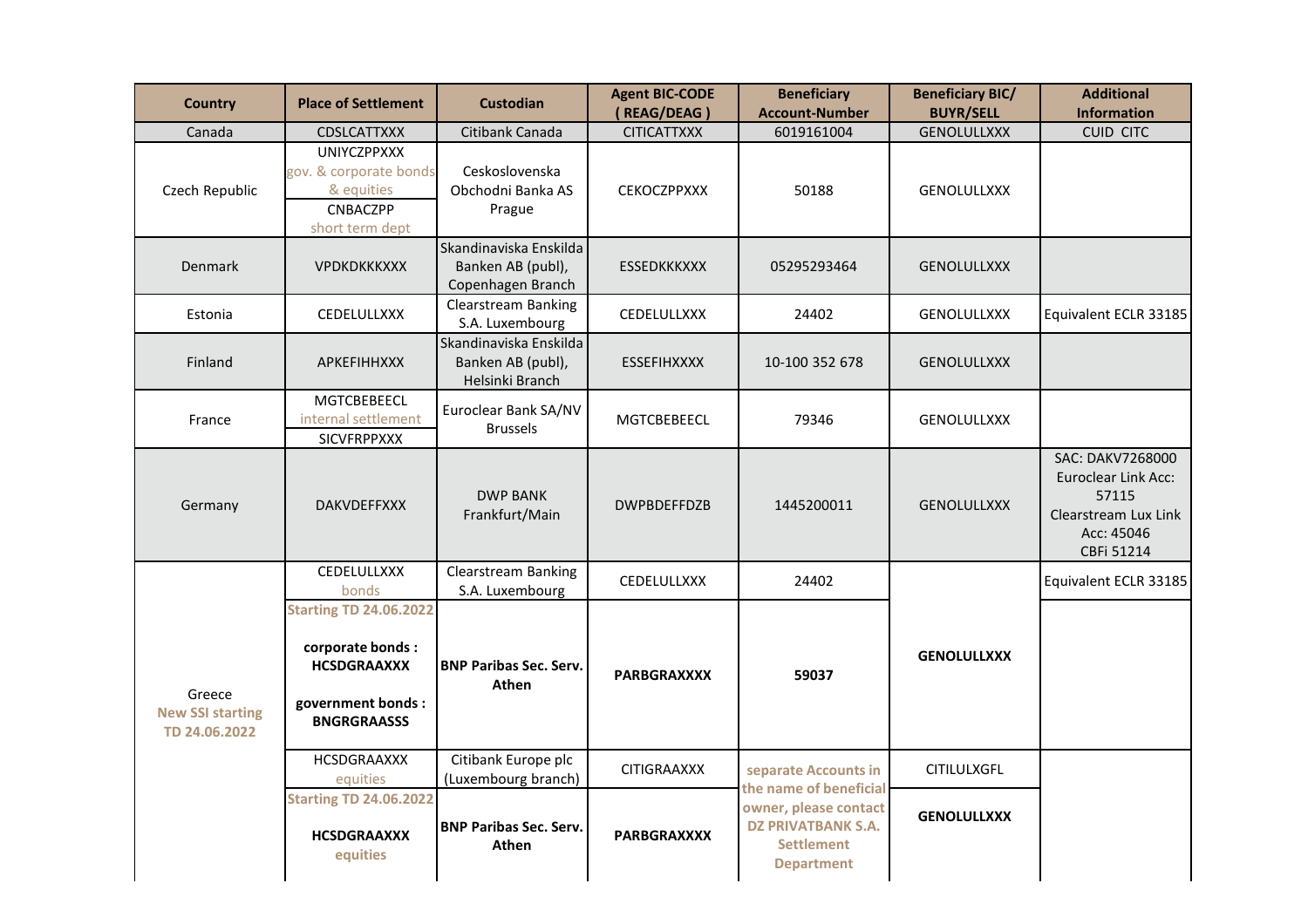| 15.06.2022<br>$\overline{4}$<br>DZ PRIVATBANK S.A. |                                                     |                                                   |                       |                                                                                                                                     |                            |                       |
|----------------------------------------------------|-----------------------------------------------------|---------------------------------------------------|-----------------------|-------------------------------------------------------------------------------------------------------------------------------------|----------------------------|-----------------------|
| <b>Country</b>                                     | <b>Place of Settlement</b>                          | <b>Custodian</b>                                  | <b>Agent BIC-CODE</b> | <b>Beneficiary</b>                                                                                                                  | <b>Beneficiary BIC/</b>    | <b>Additional</b>     |
|                                                    |                                                     |                                                   | (REAG/DEAG)           | <b>Account-Number</b>                                                                                                               | <b>BUYR/SELL</b>           | <b>Information</b>    |
| Hongkong                                           | XHKCHKH1XXX<br>equities<br>НКМАНКНСХХХ              | <b>Standard Chartered</b><br><b>Bank HongKong</b> | <b>SCBLHKHHXXX</b>    | 000449200005                                                                                                                        | <b>GENOLULLXXX</b>         | <b>CCASS: C00039</b>  |
|                                                    | bonds                                               |                                                   |                       |                                                                                                                                     |                            | CMU: CBHK008          |
|                                                    | <b>XBOMINBBXXX</b><br><b>BSE</b>                    |                                                   |                       | separate Accounts in<br>the name of beneficial                                                                                      |                            |                       |
|                                                    | XNSEINB1XXX                                         | <b>Standard Charterd</b>                          |                       | owner, please contact                                                                                                               |                            |                       |
| India                                              | <b>NSE</b>                                          | <b>Bank Mumbai</b>                                | SCBLINBBXXX           | DZ PRIVATBANK S.A.                                                                                                                  | <b>GENOLULLXXX</b>         |                       |
|                                                    | RBISINBBXXX                                         |                                                   |                       | Settlement                                                                                                                          |                            |                       |
|                                                    | gov. bonds                                          |                                                   |                       | Department                                                                                                                          |                            |                       |
|                                                    |                                                     |                                                   |                       | separate Accounts in<br>the name of beneficial                                                                                      |                            |                       |
|                                                    | KSEIIDJAXXX                                         |                                                   |                       | owner, please contact                                                                                                               |                            |                       |
| Indonesia                                          | bonds                                               | <b>HSBC Jakarta</b>                               | <b>HSBCIDJAXXX</b>    | DZ PRIVATBANK S.A.<br><b>GENOLULLXXX</b><br>Settlement<br>Department                                                                |                            |                       |
|                                                    |                                                     |                                                   |                       |                                                                                                                                     |                            |                       |
|                                                    | <b>KSEIIDJAXXX</b>                                  |                                                   |                       |                                                                                                                                     |                            |                       |
|                                                    | equities                                            |                                                   |                       | 001-839000-764                                                                                                                      |                            |                       |
| Ireland                                            | <b>MGTCBEBEECL</b><br>equities & corporate<br>bonds | Euroclear Bank SA/NV<br><b>Brussels</b>           | <b>MGTCBEBEECL</b>    | 90554                                                                                                                               | <b>GENOLULLXXX</b>         |                       |
|                                                    | CEDELULLXXX<br>gov. bonds                           | <b>Clearstream Banking</b><br>S.A. Luxembourg     | <b>CEDELULLXXX</b>    | 24402                                                                                                                               |                            | Equivalent ECLR 33185 |
| Israel                                             | <b>XTAEILITXXX</b>                                  | <b>Bank Hapoalim Tel</b><br>Aviv                  | <b>POALILITXXX</b>    | 600-404408                                                                                                                          | <b>GENOLULLXXX</b>         |                       |
| Italy                                              | <b>MOTIITMMXXX</b>                                  | <b>BNP Milan</b>                                  | <b>PARBITMMXXX</b>    | 2360102 (tax exempt)<br>2360103 (taxable)                                                                                           | <b>GENOLULLXXX</b>         |                       |
| Japan                                              | <b>BOJPJPJTXXX</b><br>gov. bonds                    | <b>MUFG Bank Ltd.</b>                             | <b>BOTKJPJTXXX</b>    | separate Account for<br>JGB in the name of<br>beneficial owner,<br>please contact DZ<br>Privatbank S.A.<br>Settlement<br>Department | <b>GENOLULLXXX</b>         |                       |
|                                                    | <b>JJSDJPJTXXX</b>                                  |                                                   |                       | 0100527503                                                                                                                          |                            |                       |
|                                                    | equities & conv. bonds                              |                                                   |                       |                                                                                                                                     |                            |                       |
|                                                    |                                                     |                                                   |                       |                                                                                                                                     | <b>57 DZ DDIVATD A NIV</b> |                       |

# **E'LL DE PRIVAI BAINK**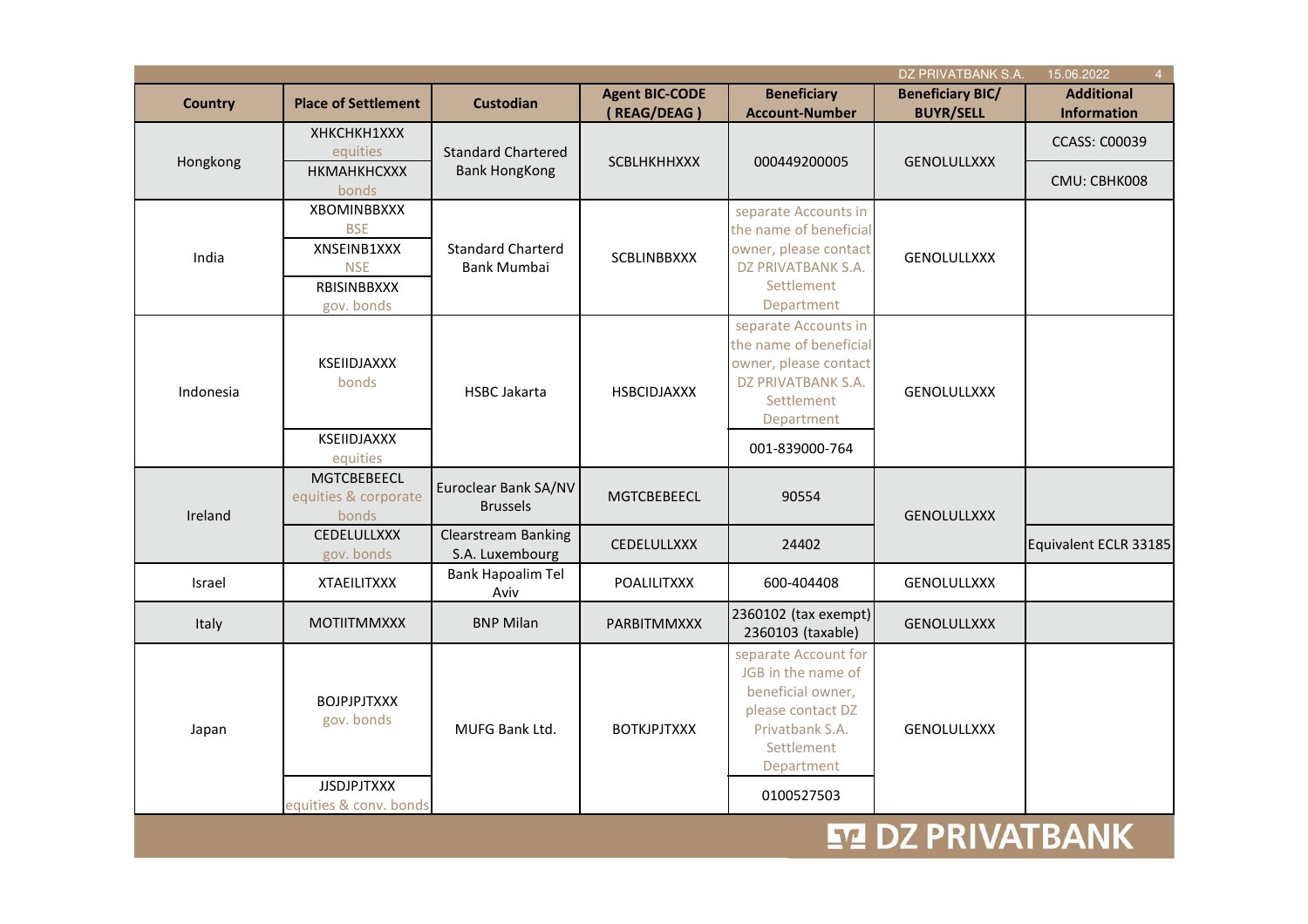| 5 <sup>1</sup><br>DZ PRIVATBANK S.A.<br>15.06.2022 |                                                                                 |                                                            |                                                                                               |                                             |                                             |                                         |  |
|----------------------------------------------------|---------------------------------------------------------------------------------|------------------------------------------------------------|-----------------------------------------------------------------------------------------------|---------------------------------------------|---------------------------------------------|-----------------------------------------|--|
| <b>Country</b>                                     | <b>Place of Settlement</b>                                                      | <b>Custodian</b>                                           | <b>Agent BIC-CODE</b><br>(REAG/DEAG)                                                          | <b>Beneficiary</b><br><b>Account-Number</b> | <b>Beneficiary BIC/</b><br><b>BUYR/SELL</b> | <b>Additional</b><br><b>Information</b> |  |
| Latvia                                             | CEDELULLXXX                                                                     | <b>Clearstream Banking</b><br>S.A. Luxembourg              | CEDELULLXXX                                                                                   | 24402                                       | <b>GENOLULLXXX</b>                          | Equivalent ECLR 33185                   |  |
| Lithuania                                          | CEDELULLXXX                                                                     | Clearstream Banking<br>S.A. Luxembourg                     | <b>CEDELULLXXX</b>                                                                            | 24402                                       | <b>GENOLULLXXX</b>                          | Equivalent ECLR 33185                   |  |
| Luxembourg                                         | CEDELULLXXX                                                                     | <b>Clearstream Banking</b><br>S.A. Luxembourg              | CEDELULLXXX                                                                                   | 24402                                       | <b>GENOLULLXXX</b>                          | Equivalent ECLR 33185                   |  |
| Malaysia                                           | MCDSMYK1XXX<br>equities<br><b>HSBC Kuala Lumpur</b>                             | <b>HBMBMYKLXXX</b>                                         | separate Accounts in<br>the name of beneficial<br>owner, please contact<br>DZ PRIVATBANK S.A. | <b>GENOLULLXXX</b>                          |                                             |                                         |  |
|                                                    | <b>BNMAMYKLXXX</b><br>bonds                                                     |                                                            |                                                                                               | Settlement<br>Department                    |                                             |                                         |  |
| Mexico                                             | <b>INDEMXMMXXX</b><br>equities                                                  | Citibank Europe plc<br>(Luxembourg branch)                 | CITIUS33MER                                                                                   | 216256                                      | <b>CITILULXGFL</b>                          |                                         |  |
| <b>Netherlands</b>                                 | <b>MGTCBEBEECL</b><br>internal settlement<br>NECINL2AXXX<br>domestic settlement | Euroclear Bank SA/NV<br><b>Brussels</b>                    | <b>MGTCBEBEECL</b>                                                                            | 79345                                       | <b>GENOLULLXXX</b>                          |                                         |  |
| New Zealand                                        | RBNZNZ22XXX                                                                     | <b>BNP Paribas Securities</b><br>Services Sydney           | PARBAU2SXXX                                                                                   | 2013845003                                  | <b>GENOLULLXXX</b>                          | NZCLEAR:<br><b>BPSS</b>                 |  |
| Norway                                             | <b>VPSNNOKKXXX</b>                                                              | Skandinaviska Enskilda<br>Banken AB (publ),<br>Oslo Branch | <b>ESSENOKXXXX</b>                                                                            | 097500321597                                | <b>GENOLULLXXX</b>                          |                                         |  |
| Philippines                                        | PHCDPHM1XXX                                                                     | <b>HSBC Manila</b>                                         | <b>HSBCPHMMXXX</b>                                                                            | 026-203042-562                              | <b>GENOLULLXXX</b>                          |                                         |  |
|                                                    | CEDELULLXXX<br>bonds                                                            | <b>Clearstream Banking</b><br>S.A. Luxembourg              | <b>CEDELULLXXX</b>                                                                            | 24402                                       | <b>GENOLULLXXX</b>                          | Equivalent ECLR 33185                   |  |
| Portugal                                           | <b>IBLSPTPPXXX</b><br>equties                                                   | Euroclear Bank SA/NV<br><b>Brussels</b>                    | <b>BCOMPTPLXXX</b>                                                                            | 78363197                                    | MGTCBEBEECL acc.<br>25227                   |                                         |  |
|                                                    |                                                                                 |                                                            |                                                                                               |                                             | <b>EZ DZ PRIVATBANK</b>                     |                                         |  |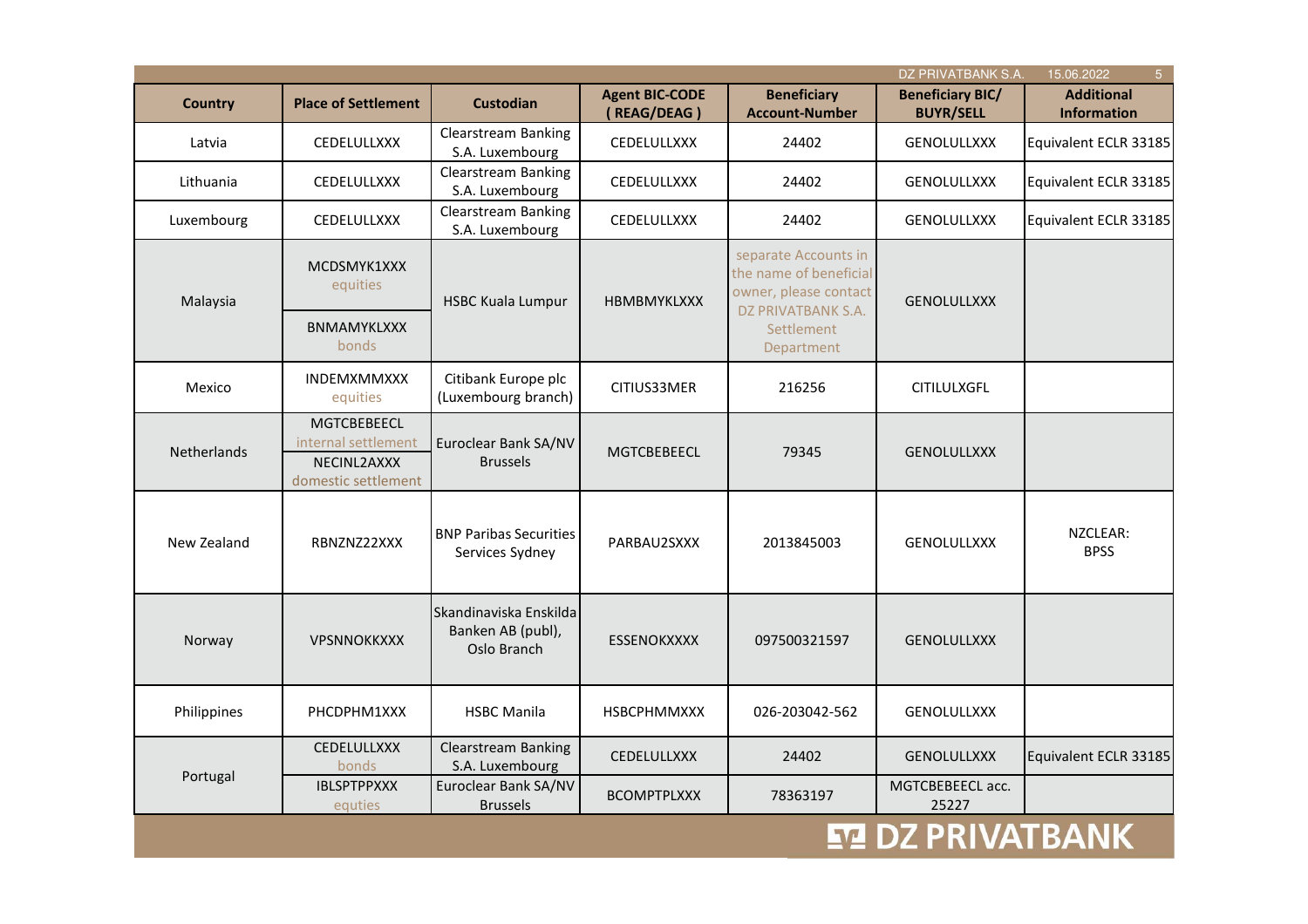| 6 <sup>1</sup><br>DZ PRIVATBANK S.A.<br>15.06.2022 |                                |                                                |                       |                                                                                                                           |                         |                                                                |
|----------------------------------------------------|--------------------------------|------------------------------------------------|-----------------------|---------------------------------------------------------------------------------------------------------------------------|-------------------------|----------------------------------------------------------------|
| <b>Country</b>                                     | <b>Place of Settlement</b>     | <b>Custodian</b>                               | <b>Agent BIC-CODE</b> | <b>Beneficiary</b>                                                                                                        | <b>Beneficiary BIC/</b> | <b>Additional</b>                                              |
|                                                    |                                |                                                | (REAG/DEAG)           | <b>Account-Number</b>                                                                                                     | <b>BUYR/SELL</b>        | <b>Information</b>                                             |
| Russia                                             | <b>NADCRUMMXXX</b>             | AO UniCredit Bank<br>Moscow                    | <b>IMBKRUMMXXX</b>    | TL1212070287/70000<br>00205077TA01                                                                                        | <b>GENOLULLXXX</b>      |                                                                |
|                                                    | <b>CDPLSGSGXXX</b><br>equities |                                                |                       |                                                                                                                           |                         |                                                                |
| Singapore                                          | MASGSGSMXXX<br>bonds           | <b>HSBC Singapore</b>                          | <b>HSBCSGSGXXX</b>    | 056-088339-085                                                                                                            | <b>GENOLULLXXX</b>      |                                                                |
| Slovakia                                           | CSDSSKBAXXX                    | Raiffeisenbank<br><b>International AG Wien</b> | <b>RZBAATWWXXX</b>    | 9900000000345                                                                                                             | GENOLULLXXX             |                                                                |
| Slovenia                                           | KDDSSI22XXX                    | Raiffeisenbank<br>International AG Wien        | <b>RZBAATWWXXX</b>    | 8286988                                                                                                                   | <b>GENOLULLXXX</b>      | Member Code 4R                                                 |
| South Africa                                       | <b>STRAZAJJXXX</b>             | <b>Standard Chartered</b><br><b>Bank</b>       | SCBLZAJ2XXX           | 133867600003                                                                                                              | <b>GENOLULLXXX</b>      |                                                                |
| South Korea                                        | <b>KSDCKRSEXXX</b>             | <b>HSBC Seoul</b>                              | <b>HSBCKRSEXXX</b>    | separate Accounts in<br>the name of beneficial<br>owner, please contact<br>DZ PRIVATBANK S.A.<br>Settlement<br>Department | <b>GENOLULLXXX</b>      |                                                                |
| Spain                                              | <b>IBRCESMMXXX</b>             | Deutsche Bank<br>Barcelona                     | DEUTESBBXXX           | 150001476                                                                                                                 | GENOLULLXXX             | <b>Registration Name: DZ</b><br>PRIVATBANK<br>S.A./GENOLULLXXX |
|                                                    | VPCSSESSXXX<br>equities        |                                                |                       | 01-100 413 502                                                                                                            |                         |                                                                |
| Sweden                                             | <b>VPCSSESSXXX</b><br>bonds    | Skandinaviska Enskilda<br>Banken AB (publ)     | ESSESESSXXX           | 000158836685                                                                                                              | <b>GENOLULLXXX</b>      |                                                                |
| EZ DZ PRIVATBANK                                   |                                |                                                |                       |                                                                                                                           |                         |                                                                |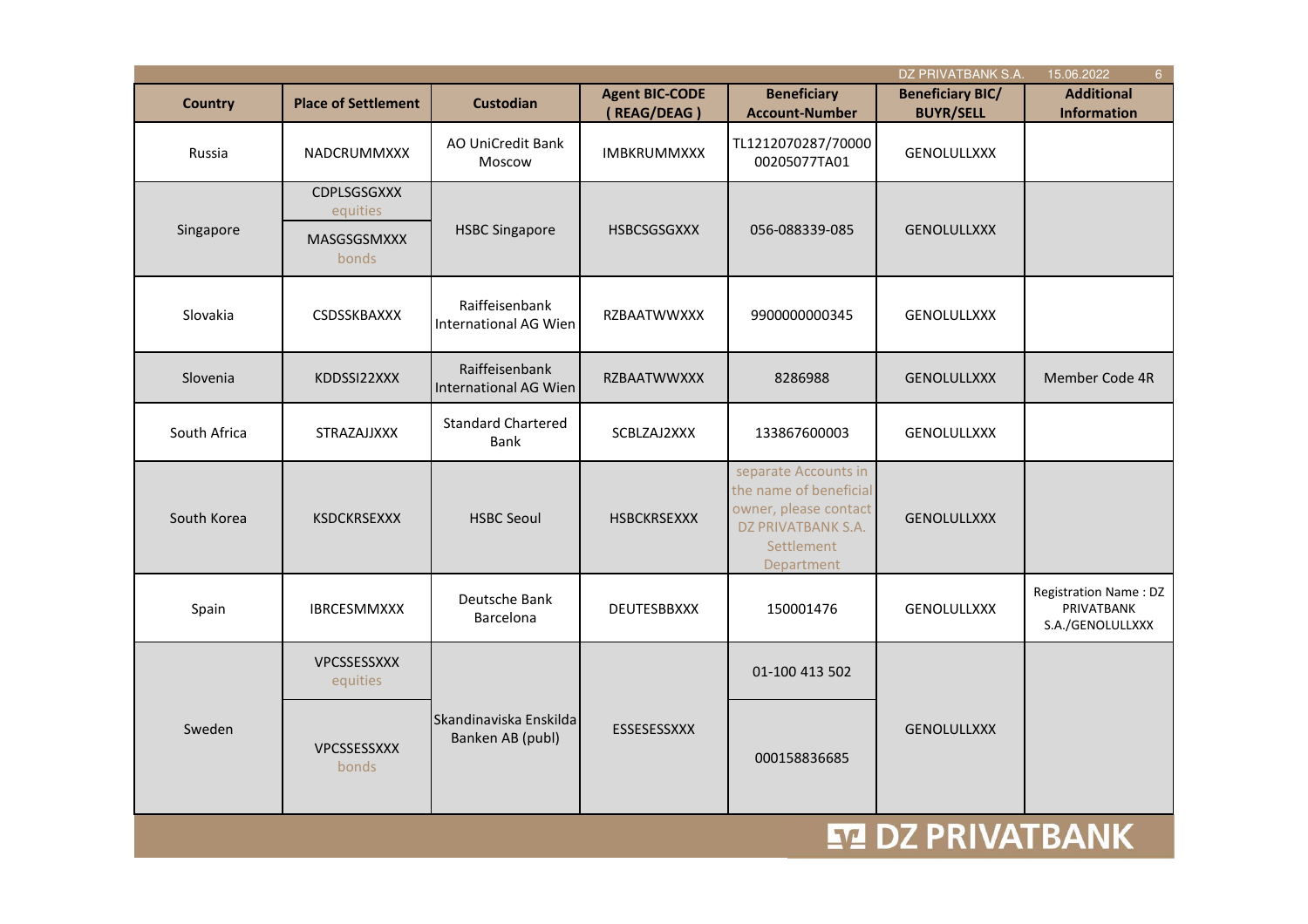| $\overline{7}$<br>DZ PRIVATBANK S.A.<br>15.06.2022                                             |                                                                                                                                     |                                                                                                                           |                                      |                                                                                                                           |                                             |                                                                                  |
|------------------------------------------------------------------------------------------------|-------------------------------------------------------------------------------------------------------------------------------------|---------------------------------------------------------------------------------------------------------------------------|--------------------------------------|---------------------------------------------------------------------------------------------------------------------------|---------------------------------------------|----------------------------------------------------------------------------------|
| <b>Country</b>                                                                                 | <b>Place of Settlement</b>                                                                                                          | <b>Custodian</b>                                                                                                          | <b>Agent BIC-CODE</b><br>(REAG/DEAG) | <b>Beneficiary</b><br><b>Account-Number</b>                                                                               | <b>Beneficiary BIC/</b><br><b>BUYR/SELL</b> | <b>Additional</b><br><b>Information</b>                                          |
| Switzerland                                                                                    | INSECHZZXXX                                                                                                                         | Credit Suisse AG Zürich                                                                                                   | CRESCHZZ80A                          | 0835-0959888-95-029                                                                                                       | <b>GENOLULLXXX</b>                          | <b>SEGA CH100164</b>                                                             |
| Thailand                                                                                       | <b>TSDCTHBKXXX</b><br><b>Standard Chartered</b><br><b>bonds</b><br>Bank (Singapore)<br><b>SCBLTHBXXXX</b><br>Limited<br>w/ Thailand | separate Accounts in<br>the name of beneficial<br>owner, please contact<br>DZ PRIVATBANK S.A.<br>Settlement<br>Department | <b>GENOLULLXXX</b>                   |                                                                                                                           |                                             |                                                                                  |
|                                                                                                | <b>TSDCTHBKXXX</b><br>equities                                                                                                      |                                                                                                                           |                                      | TH0000317302                                                                                                              |                                             |                                                                                  |
| Turkey                                                                                         | TVSBTRISXXX<br>equities<br>TCMBTR2AXXX<br>bonds                                                                                     | Turkish Ekonomi<br>Bankasi (TEB) Istanbul                                                                                 | TEBUTRIS930                          | separate Accounts in<br>the name of beneficial<br>owner, please contact<br>DZ PRIVATBANK S.A.<br>Settlement<br>Department | <b>GENOLULLXXX</b>                          |                                                                                  |
| UK                                                                                             | CRSTGB22XXX<br>equities & corp. Bonds<br>CRSTGB22XXX<br>gov. bonds                                                                  | Citibank N.A. (London<br>branch)                                                                                          | CITIGB2LXXX                          | 6068883831                                                                                                                | <b>GENOLULLXXX</b>                          | Crest BA01F<br><b>Crest 5612</b>                                                 |
|                                                                                                |                                                                                                                                     |                                                                                                                           |                                      |                                                                                                                           |                                             |                                                                                  |
| <b>USA</b>                                                                                     | DTCYUS33XXX<br>equities & bonds<br>FRNYUS33XXX<br>treasuries                                                                        | <b>Brown Brothers</b><br>Harriman New York                                                                                | BBHCUS33XXX                          | 3193430                                                                                                                   | GENOLULLXXX                                 | DTC010/ AGENT BK<br>10419/ INST ID 61030<br>ABA 021000018/<br>Bk of NYC/Harriman |
|                                                                                                | CEDELULLXXX<br><b>ADR &amp; GDR</b>                                                                                                 | Clearstream Banking<br>S.A. Luxembourg                                                                                    | CEDELULLXXX                          | 24402                                                                                                                     |                                             | Equivalent ECLR 33185                                                            |
| <b>Exchange Traded</b><br>Funds (ETF)<br><b>ICSD</b> eligible<br><b>Starting VD 22.10.2021</b> | CEDELULLXXX                                                                                                                         | <b>Clearstream Banking</b><br>S.A. Luxembourg                                                                             | CEDELULLXXX                          | 24402                                                                                                                     | <b>GENOLULLXXX</b>                          | Equivalent ECLR 33185                                                            |
|                                                                                                |                                                                                                                                     |                                                                                                                           |                                      |                                                                                                                           | EZ DZ PRIVATBANK                            |                                                                                  |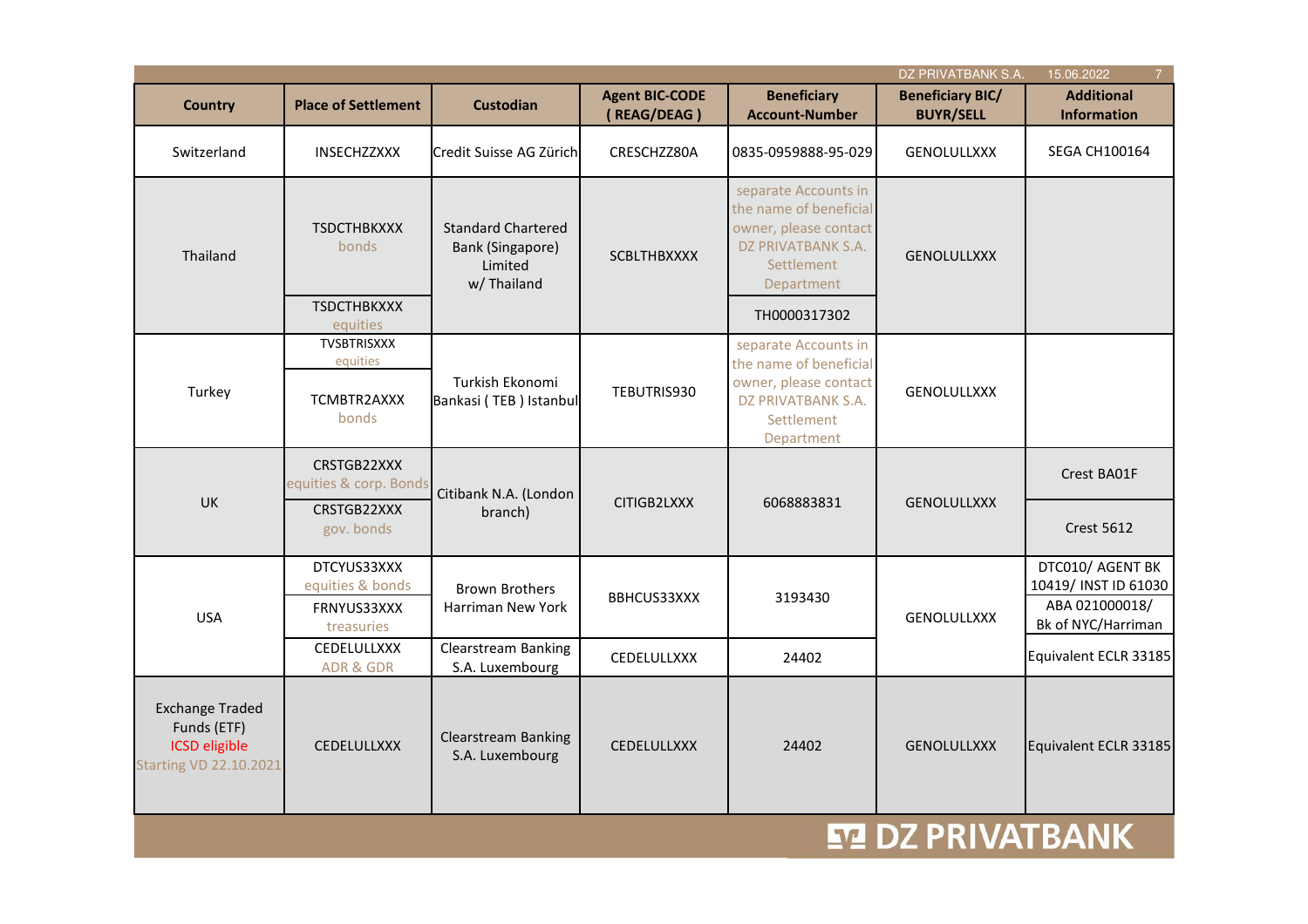**ET DZ PRIVATBANK** 

## **Contact List - Securities Settlement**

#### **Operations/Services Settlements Back Office**

| Beller Stefanie                                            | l00352-44903-4492 | stefanie.beller@dz-privatbank.com          |
|------------------------------------------------------------|-------------------|--------------------------------------------|
| Blechschmidt Jeanette                                      | 00352-44903-4458  | Jeanette.blechschmidt@dz-privatbank.com    |
| <b>Brosius Katrin</b>                                      | 00352-44903-4487  | katrin.brosius@dz-privatbank.com           |
| Feuerer Claudia                                            | 00352-44903-4482  | claudia.feuerer@dz-privatbank.com          |
| <b>Hochhalter-Tonn Patrizia</b>                            | 100352-44903-4489 | patrizia.hochhalter-tonn@dz-privatbank.com |
| lHoffmann Tim                                              | 00352-44903-6551  | tim.hoffmann@dz-privatbank.com             |
| Leistenschneider Lea                                       | 00352-44903-4479  | lea.leistenschneider@dz-privatbank.com     |
| Lichter Irene (Head of Securities Settlements Back Office) | 00352-44903-4481  | irene.lichter@dz-privatbank.com            |
| Maximini Julie                                             | 00352-44903-4446  | julie.maximini@dz-privatbank.com           |
| Möller Anna                                                | 00352-44903-4153  | anna.moeller@dz-privatbank.com             |
| Mouhlen Janina-Charline                                    | 100352-44903-4439 | janina-charline.mouhlen@dz-privatbank.com  |
| Müller Gabriele                                            | 00352 44903-4488  | gabriele.müller@dz-privatbank.com          |
| <b>Petra Quade</b>                                         | 00352-44903-4483  | petra.quade@dz-privatbank.com              |
| Tumelero Roger                                             | 00352-44903-3586  | roger.tumelero@dz-privatbank.com           |
| Zehren Birgit                                              | 00352-44903-4492  | birgit.zehren@dz-privatbank.com            |
| Wirtz Anja                                                 | 100352-44903-4457 | anja.wirtz@dz-privatbank.com               |

| <b>Group E-Mail</b>  | settlements@dz-privatbank.com             |
|----------------------|-------------------------------------------|
| <b>Confirmations</b> | dirmationsOS@dz-privatbank.com<br>contil. |

Please use our group e-mail address for all settlement queries.